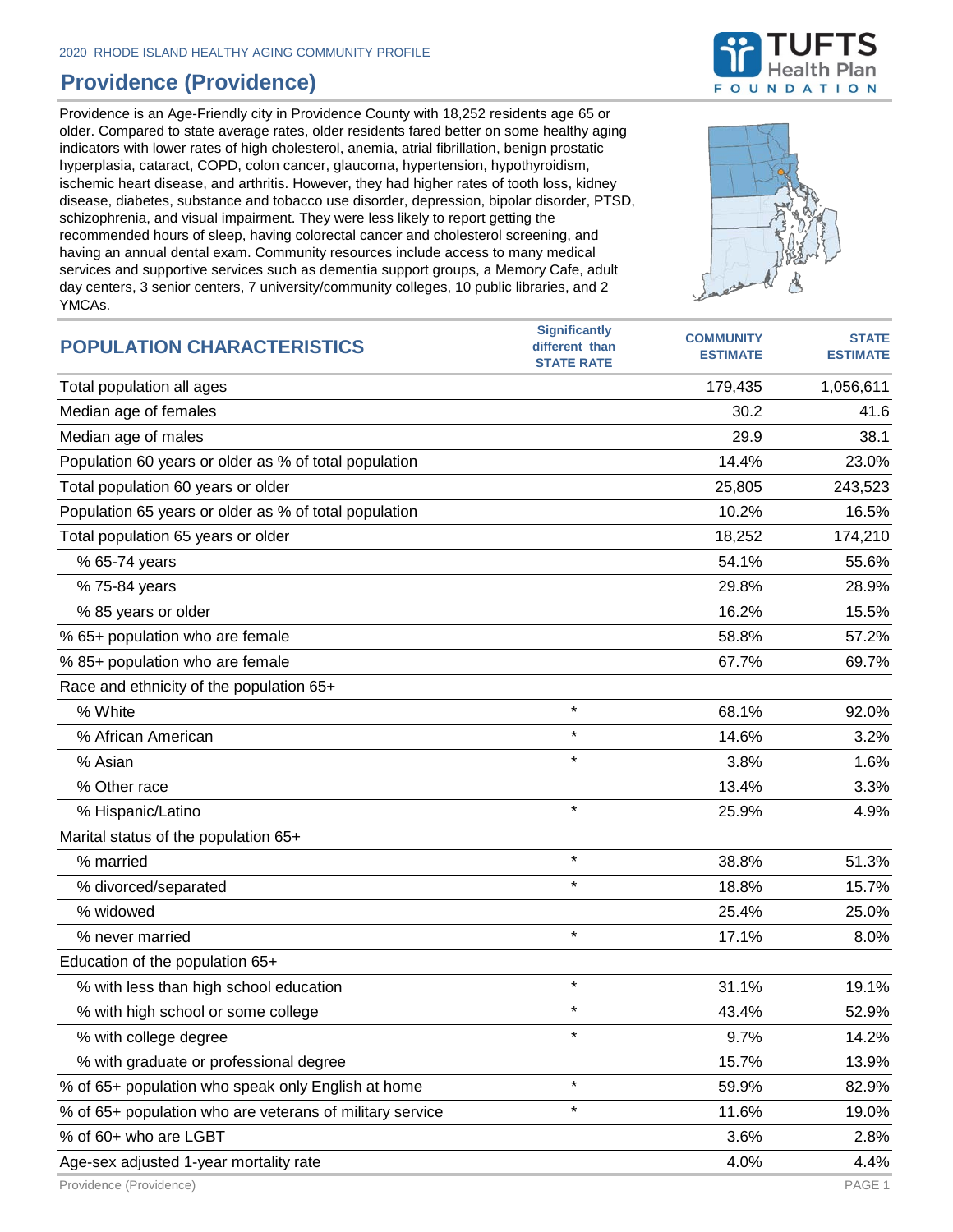| <b>HEALTHY AGING INDICATORS</b>                              | <b>BETTER / WORSE</b><br><b>STATE RATE</b> | <b>COMMUNITY</b><br><b>ESTIMATE</b> | <b>STATE</b><br><b>ESTIMATE</b> |
|--------------------------------------------------------------|--------------------------------------------|-------------------------------------|---------------------------------|
| <b>WELLNESS</b>                                              |                                            |                                     |                                 |
| % 60+ getting the recommended hours of sleep                 | W                                          | 54.4%                               | 63.0%                           |
| % 60+ doing any physical activity within last month          |                                            | 70.7%                               | 71.0%                           |
| % 60+ met CDC guidelines for muscle-strengthening activity   |                                            | 23.5%                               | 25.0%                           |
| % 60+ met CDC guidelines for aerobic physical activity       |                                            | 48.8%                               | 54.3%                           |
| % 60+ with fair or poor health status                        | W                                          | 32.0%                               | 19.5%                           |
| % 60+ with 15+ physically unhealthy days in last month       |                                            | 18.7%                               | 14.5%                           |
| <b>FALLS</b>                                                 |                                            |                                     |                                 |
| % 60+ who fell within last year                              |                                            | 26.9%                               | 26.3%                           |
| % 60+ who were injured in a fall within last year            |                                            | 11.7%                               | 10.3%                           |
| % 65+ had hip fracture                                       |                                            | 3.1%                                | 3.4%                            |
| <b>PREVENTION</b>                                            |                                            |                                     |                                 |
| % 60+ with physical exam/check-up in last year               |                                            | 92.5%                               | 93.0%                           |
| % 60+ flu shot in last year                                  |                                            | 60.9%                               | 60.6%                           |
| % 60+ with pneumonia vaccine                                 |                                            | 63.6%                               | 67.7%                           |
| % 60+ with shingles vaccine                                  |                                            | 32.3%                               | 35.3%                           |
| % 60+ women with a mammogram within last 2 years             |                                            | 78.9%                               | 82.0%                           |
| % 60+ with colorectal cancer screening                       | W                                          | 72.0%                               | 77.8%                           |
| % 60+ with HIV test                                          | $\star$                                    | 25.6%                               | 15.8%                           |
| % 60+ met CDC preventive health screening goals              |                                            | 33.6%                               | 39.2%                           |
| <b>NUTRITION &amp; DIET</b>                                  |                                            |                                     |                                 |
| % 60+ with 5 or more servings of fruit or vegetables per day |                                            | 20.3%                               | 18.1%                           |
| % 65+ with poor supermarket access                           |                                            | 4.8%                                | 23.6%                           |
| % 60+ stressed about buying food in last month               | W                                          | 21.0%                               | 13.2%                           |
| % 60+ self-reported obese                                    |                                            | 26.9%                               | 26.8%                           |
| % 65+ clinically diagnosed obesity                           |                                            | 28.6%                               | 29.3%                           |
| % 65+ with high cholesterol                                  | B                                          | 74.6%                               | 79.1%                           |
| % 60+ with cholesterol screening                             | W                                          | 94.2%                               | 96.9%                           |
| <b>ORAL HEALTH</b>                                           |                                            |                                     |                                 |
| % 60+ with dental insurance                                  |                                            | 55.9%                               | 56.3%                           |
| % 60+ with annual dental exam                                | W                                          | 69.9%                               | 75.9%                           |
| # of dentists per 100,000 persons (all ages)                 |                                            | 67.7                                | 64.7                            |
| % 60+ with loss of 6 or more teeth                           | W                                          | 36.6%                               | 29.6%                           |
| <b>CHRONIC DISEASE</b>                                       |                                            |                                     |                                 |
| % 65+ with Alzheimer's disease or related dementias          |                                            | 13.8%                               | 13.1%                           |
| % 65+ with anemia                                            | B                                          | 48.0%                               | 50.0%                           |
| % 65+ with asthma                                            |                                            | 14.6%                               | 14.9%                           |
| % 65+ with atrial fibrillation                               | B                                          | 12.3%                               | 15.0%                           |
| % 65+ with autism spectrum disorder                          |                                            | N/A                                 | 0.04%                           |
| % 65+ with benign prostatic hyperplasia (men)                | B                                          | 38.8%                               | 42.2%                           |
| % 65+ with breast cancer (women)                             |                                            | 10.1%                               | 11.1%                           |
| % 65+ with cataract                                          | B                                          | 61.6%                               | 67.5%                           |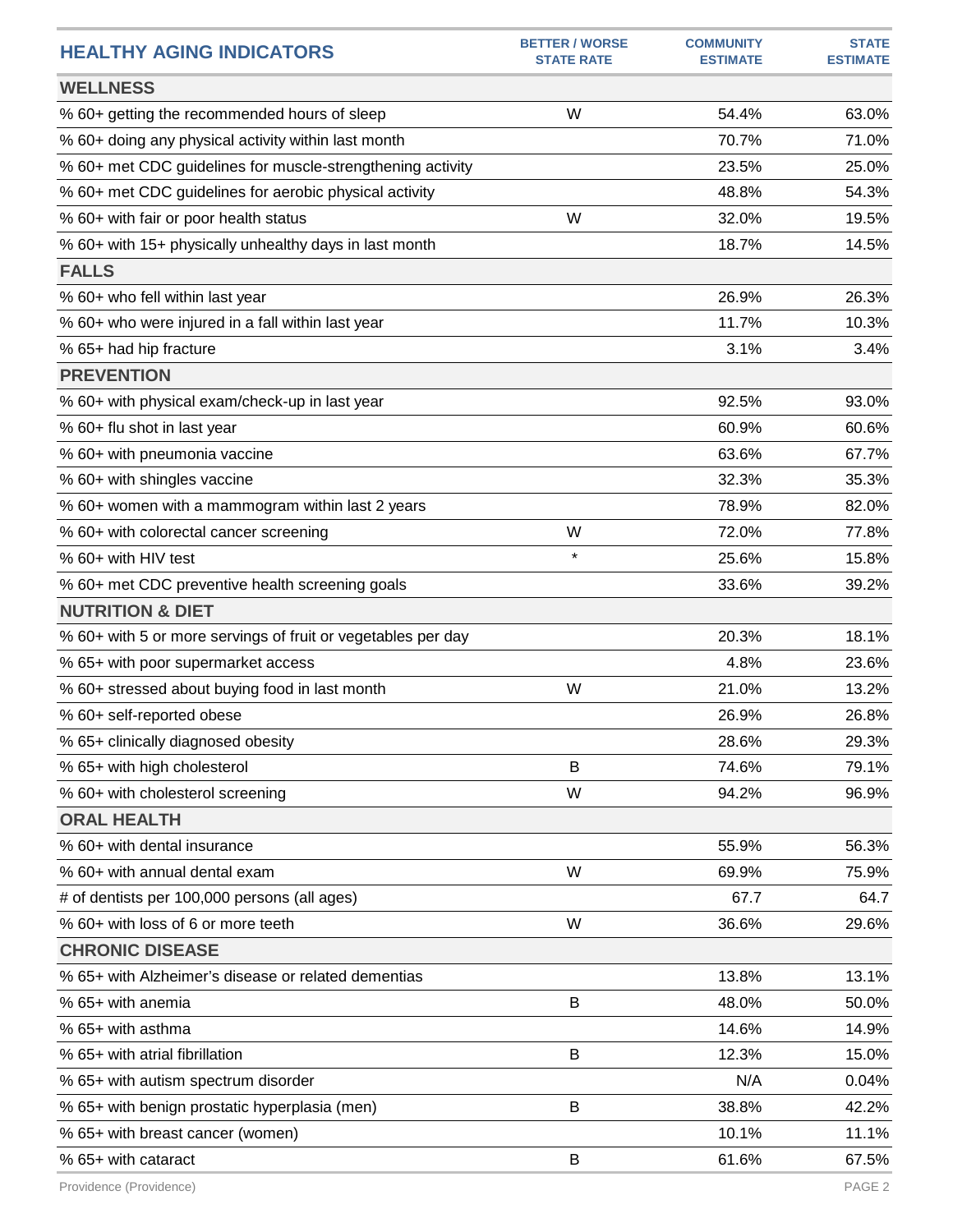| <b>HEALTHY AGING INDICATORS</b>                         | <b>BETTER / WORSE</b><br><b>STATE RATE</b> | <b>COMMUNITY</b><br><b>ESTIMATE</b> | <b>STATE</b><br><b>ESTIMATE</b> |
|---------------------------------------------------------|--------------------------------------------|-------------------------------------|---------------------------------|
| % 65+ with chronic kidney disease                       | W                                          | 32.8%                               | 30.7%                           |
| % 65+ with chronic obstructive pulmonary disease        | B                                          | 20.3%                               | 22.9%                           |
| % 65+ with colon cancer                                 | B                                          | 2.1%                                | 2.7%                            |
| % 65+ with congestive heart failure                     |                                            | 21.2%                               | 21.6%                           |
| % 65+ with diabetes                                     | W                                          | 38.3%                               | 34.7%                           |
| % 65+ with endometrial cancer (women)                   |                                            | 1.4%                                | 1.9%                            |
| % 65+ with epilepsy                                     |                                            | 3.0%                                | 2.9%                            |
| % 65+ with fibromyalgia, chronic pain and fatigue       |                                            | 24.0%                               | 25.4%                           |
| % 65+ with glaucoma                                     | B                                          | 25.4%                               | 27.0%                           |
| % 65+ ever had a heart attack                           |                                            | 5.7%                                | 5.8%                            |
| % 65+ with HIV/AIDS                                     | $\star$                                    | 0.57%                               | 0.12%                           |
| % 65+ with hypertension                                 | B                                          | 75.0%                               | 78.0%                           |
| % 65+ with hypothyroidism                               | B                                          | 19.5%                               | 22.4%                           |
| % 65+ with ischemic heart disease                       | B                                          | 39.7%                               | 41.8%                           |
| % 65+ with leukemias and lymphomas                      |                                            | 2.4%                                | 2.7%                            |
| % 65+ with liver disease                                |                                            | 10.3%                               | 9.9%                            |
| % 65+ with lung cancer                                  |                                            | 2.4%                                | 2.1%                            |
| % 65+ with migraine and other chronic headache          |                                            | 5.7%                                | 6.1%                            |
| % 65+ with osteoarthritis or rheumatoid arthritis       | B                                          | 50.6%                               | 56.2%                           |
| % 65+ with osteoporosis                                 |                                            | 19.6%                               | 19.6%                           |
| % 65+ with peripheral vascular disease                  |                                            | 26.3%                               | 25.6%                           |
| % 65+ with pressure ulcer or chronic ulcer              |                                            | 7.7%                                | 8.1%                            |
| % 65+ with prostate cancer (men)                        |                                            | 12.8%                               | 13.4%                           |
| % 65+ with stroke                                       |                                            | 11.2%                               | 11.9%                           |
| % 65+ with traumatic brain injury                       |                                            | 0.8%                                | 1.0%                            |
| % 65+ with 4+ (out of 15) chronic conditions            | B                                          | 61.5%                               | 63.8%                           |
| % 65+ with 0 chronic conditions                         | B                                          | 9.2%                                | 7.0%                            |
| <b>BEHAVIORAL HEALTH</b>                                |                                            |                                     |                                 |
| # opioid deaths (all ages)                              |                                            | 454                                 | 1,654                           |
| % 65+ with opioid use disorder                          |                                            | 2.2%                                | 1.9%                            |
| % 65+ with substance use disorder                       | W                                          | 8.1%                                | 7.0%                            |
| % 60+ who used marijuana in last month                  |                                            | N/A                                 | 3.4%                            |
| % 60+ excessive drinking                                |                                            | 9.5%                                | 9.3%                            |
| % 65+ with tobacco use disorder                         | W                                          | 12.5%                               | 10.8%                           |
| % 60+ current smokers                                   |                                            | 8.8%                                | 8.7%                            |
| % 60+ ever used E-Cigarettes in last month              |                                            | 5.6%                                | 5.8%                            |
| <b>MENTAL HEALTH</b>                                    |                                            |                                     |                                 |
| % 60+ who reported receiving adequate emotional support | W                                          | 72.1%                               | 79.7%                           |
| % 60+ who reported being satisfied with life            |                                            | 94.3%                               | 95.3%                           |
| % 60+ with 15+ days poor mental health in last month    |                                            | 10.1%                               | 7.4%                            |
| % 65+ with depression                                   | W                                          | 35.7%                               | 32.9%                           |
| % 65+ with anxiety disorder                             |                                            | 28.6%                               | 29.8%                           |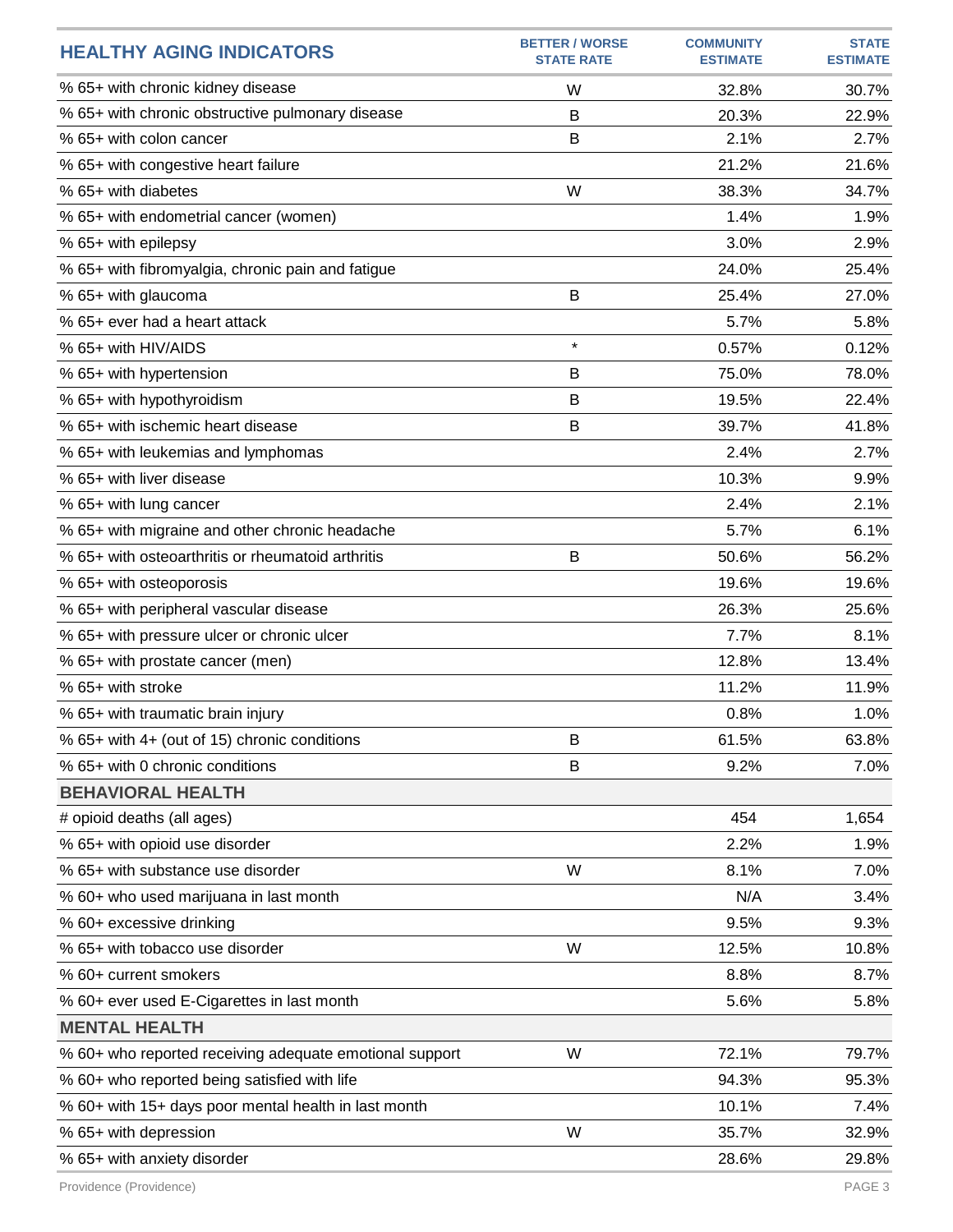| <b>HEALTHY AGING INDICATORS</b>                                  | <b>BETTER / WORSE</b><br><b>STATE RATE</b> | <b>COMMUNITY</b><br><b>ESTIMATE</b> | <b>STATE</b><br><b>ESTIMATE</b> |
|------------------------------------------------------------------|--------------------------------------------|-------------------------------------|---------------------------------|
| % 65+ with bipolar disorder                                      | W                                          | 5.0%                                | 4.1%                            |
| % 65+ with post-traumatic stress disorder                        | W                                          | 2.4%                                | 1.7%                            |
| % 65+ with schizophrenia & other psychotic disorder              | W                                          | 5.2%                                | 3.8%                            |
| % 65+ with personality disorder                                  |                                            | 3.2%                                | 2.8%                            |
| <b>LIVING WITH DISABILITY</b>                                    |                                            |                                     |                                 |
| % 65+ with self-reported hearing difficulty                      |                                            | 11.5%                               | 13.9%                           |
| % 65+ with clinical diagnosis of deafness or hearing impairment  |                                            | 15.6%                               | 16.4%                           |
| % 65+ with self-reported vision difficulty                       |                                            | 7.4%                                | 5.5%                            |
| % 65+ with clinical diagnosis of blindness or visual impairment  | W                                          | 1.5%                                | 1.1%                            |
| % 65+ with self-reported cognition difficulty                    | W                                          | 14.5%                               | 8.2%                            |
| % 65+ with self-reported ambulatory difficulty                   | W                                          | 27.8%                               | 21.0%                           |
| % 65+ with clinical diagnosis of mobility impairment             |                                            | 4.3%                                | 3.8%                            |
| % 65+ with self-reported self-care difficulty                    | W                                          | 14.6%                               | 8.0%                            |
| % 65+ with self-reported independent living difficulty           | W                                          | 22.8%                               | 14.3%                           |
| <b>CAREGIVING</b>                                                |                                            |                                     |                                 |
| # of Alzheimer's disease specific support groups                 |                                            | 3                                   | 16                              |
| # of Memory Cafes                                                |                                            | 1                                   | 10                              |
| % of 60+ who provide care to a family/friend in last month       |                                            | 19.2%                               | 22.5%                           |
| % of grandparents raising grandchildren                          |                                            | 1.0%                                | 1.0%                            |
| % of grandparents who live with grandchildren                    | $\star$                                    | 4.6%                                | 3.2%                            |
| <b>ACCESS TO CARE</b>                                            |                                            |                                     |                                 |
| % 65+ dually eligible for Medicare and Medicaid                  | $\star$                                    | 35.0%                               | 13.8%                           |
| % 65+ Medicare managed care enrollees                            | $\star$                                    | 45.1%                               | 43.8%                           |
| % 60+ with a regular doctor                                      |                                            | 95.3%                               | 96.7%                           |
| % 60+ who did not see a doctor when needed due to cost           | W                                          | 9.6%                                | 5.4%                            |
| # of primary care providers within 5 miles                       |                                            | 307                                 | 1,605                           |
| # of hospitals within 5 miles                                    |                                            | 8                                   | 13                              |
| # of home health agencies                                        |                                            | 24                                  | 23                              |
| # of nursing homes within 5 miles                                |                                            | 25                                  | 80                              |
| # of community health centers                                    |                                            | 12                                  | 43                              |
| # of adult day health centers                                    |                                            | $\overline{7}$                      | 31                              |
| # of hospice agencies                                            |                                            | 11                                  | 18                              |
| <b>SERVICE UTILIZATION</b>                                       |                                            |                                     |                                 |
| # physician visits per year                                      | $\star$                                    | 7.2                                 | 8.4                             |
| # emergency room visits/1000 persons 65+ years annually          | $\star$                                    | 714.6                               | 620.6                           |
| # Part D monthly prescription fills per person annually          | $\star$                                    | 53.9                                | 52.2                            |
| # home health visits annually                                    |                                            | 3.6                                 | 3.5                             |
| # durable medical equipment claims annually                      |                                            | 1.6                                 | 1.7                             |
| # inpatient hospital stays/1000 persons 65+ years annually       |                                            | 306.6                               | 286.5                           |
| % Medicare inpatient hospital readmissions (as % of admissions)  |                                            | 19.2%                               | 17.4%                           |
| # skilled nursing facility stays/1000 persons 65+ years annually |                                            | 106.9                               | 98.8                            |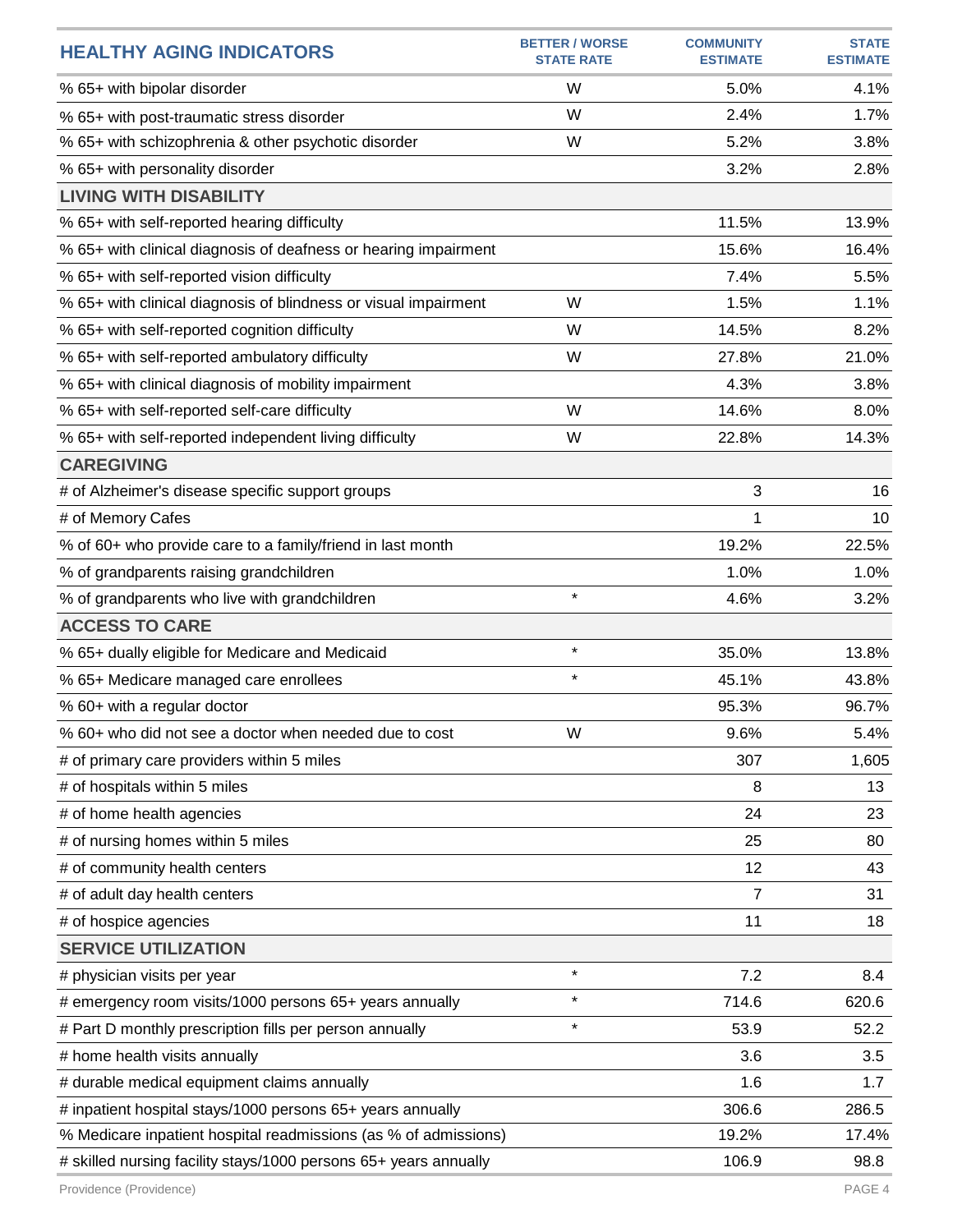| <b>HEALTHY AGING INDICATORS</b>                               | <b>BETTER / WORSE</b><br><b>STATE RATE</b> | <b>COMMUNITY</b><br><b>ESTIMATE</b> | <b>STATE</b><br><b>ESTIMATE</b> |
|---------------------------------------------------------------|--------------------------------------------|-------------------------------------|---------------------------------|
| # skilled nursing home Medicare beds/1000 persons 65+ years   |                                            | 54.2                                | 47.1                            |
| % 65+ getting Medicaid long term services and supports        | $\star$                                    | 7.0%                                | 4.2%                            |
| % 65+ hospice users                                           |                                            | 3.3%                                | 3.5%                            |
| % 65+ hospice users as % of decedents                         | $\star$                                    | 47.9%                               | 53.0%                           |
| Median hospice days per hospice user (65+, deceased)          |                                            | 14.0                                | 11.0                            |
| Median hospice payment (Medicare + other) per hospice user    | $\star$                                    | \$4,573.30                          | \$3,870.97                      |
| <b>COMMUNITY</b>                                              |                                            |                                     |                                 |
| Air pollution: annual # of unhealthy days for 65+ (county)    |                                            | 8                                   | N/A                             |
| Age-friendly efforts in community                             |                                            | Yes                                 | Yes                             |
| # of senior centers                                           |                                            | 3                                   | 32                              |
| # of universities and community colleges                      |                                            | $\overline{7}$                      | 19                              |
| # of public libraries                                         |                                            | 10                                  | 71                              |
| # of YMCAs                                                    |                                            | 2                                   | 15                              |
| % in county with access to broadband (all ages)               |                                            | 98.4%                               | 98.1%                           |
| % 60+ who used Internet in last month                         | $\star$                                    | 60.8%                               | 71.6%                           |
| Voter participation rate in 2016 election (age 18+)           |                                            | 40.2%                               | 55.0%                           |
| % 60+ who believe local service orgs understand needs         |                                            | 39.4%                               | 44.1%                           |
| % 60+ who believe he/she can make a difference                |                                            | 48.4%                               | 52.2%                           |
| % 60+ who believe working together can make a difference      |                                            | 77.6%                               | 81.0%                           |
| % 60+ who volunteer at least once per month                   |                                            | 22.0%                               | 22.9%                           |
| % 60+ who attend community events (church, club) monthly      |                                            | 43.5%                               | 44.4%                           |
| <b>SAFETY &amp; CRIME</b>                                     |                                            |                                     |                                 |
| Violent crime rate /100,000 persons                           |                                            | 494.1                               | 220.3                           |
| Homicide rate /100,000 persons (county)                       |                                            | 3                                   | $\overline{2}$                  |
| # firearm fatalities (all ages) (county)                      |                                            | 572                                 | 895                             |
| Property crime rate /100,000 persons                          |                                            | 3223.1                              | 1,678.4                         |
| # 65+ deaths by suicide (county)                              |                                            | 24                                  | 57                              |
| <b>TRANSPORTATION</b>                                         |                                            |                                     |                                 |
| % 65+ who own a motor vehicle                                 | $\star$                                    | 67.1%                               | 85.0%                           |
| % 60+ who always drive or ride wearing a seatbelt             |                                            | 89.8%                               | 91.9%                           |
| % 60+ who drove under the influence of drinking in last month |                                            | N/A                                 | 2.0%                            |
| # of fatal crashes involving adult age 60+/town               |                                            | 11                                  | 82                              |
| # of fatal crashes involving adult age 60+/county             |                                            | 52                                  | 82                              |
| <b>HOUSING</b>                                                |                                            |                                     |                                 |
| % 65+ population who live alone                               | $\star$                                    | 37.6%                               | 31.4%                           |
| Average household size (all ages)                             |                                            | 2.7                                 | 2.5                             |
| Median house value                                            |                                            | \$192,100.00                        | \$249,800.00                    |
| % 60+ own home                                                | $\star$                                    | 47.8%                               | 70.3%                           |
| % 60+ homeowners who have mortgage                            |                                            | 53.7%                               | 48.7%                           |
| % 60+ stressed about paying rent/mortgage in last month       | W                                          | 34.2%                               | 22.1%                           |